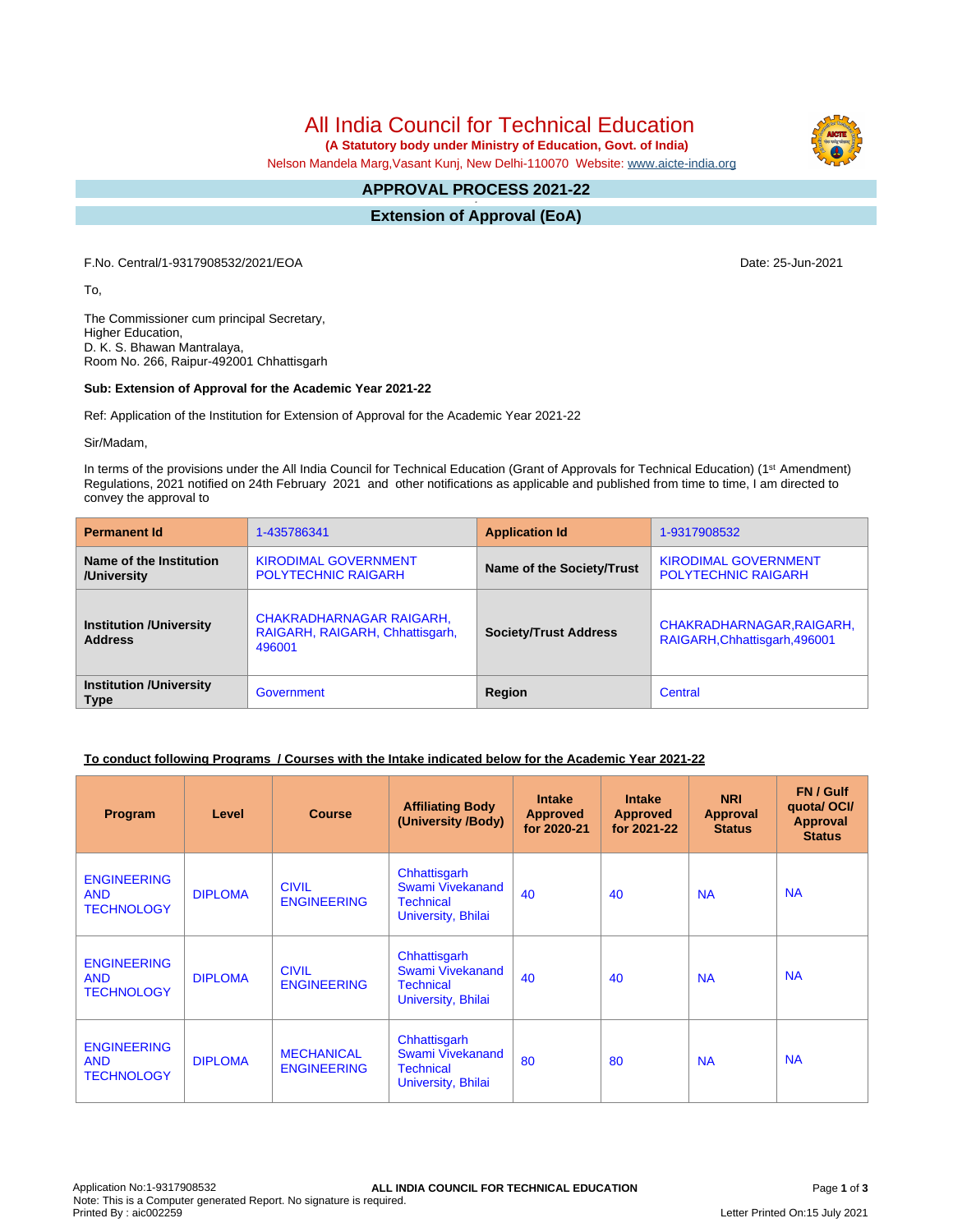| <b>ENGINEERING</b><br><b>AND</b><br><b>TECHNOLOGY</b> | <b>DIPLOMA</b> | <b>MECHANICAL</b><br><b>ENGINEERING</b>                                                        | Chhattisgarh<br>Swami Vivekanand<br><b>Technical</b><br>University, Bhilai        | 40 | 40     | <b>NA</b> | <b>NA</b> |
|-------------------------------------------------------|----------------|------------------------------------------------------------------------------------------------|-----------------------------------------------------------------------------------|----|--------|-----------|-----------|
| <b>ENGINEERING</b><br><b>AND</b><br><b>TECHNOLOGY</b> | <b>DIPLOMA</b> | <b>ELECTRICAL</b><br><b>ENGINEERING</b>                                                        | Chhattisgarh<br>Swami Vivekanand<br><b>Technical</b><br>University, Bhilai        | 80 | 80     | <b>NA</b> | <b>NA</b> |
| <b>ENGINEERING</b><br><b>AND</b><br><b>TECHNOLOGY</b> | <b>DIPLOMA</b> | <b>ELECTRICAL</b><br><b>ENGINEERING</b>                                                        | Chhattisgarh<br>Swami Vivekanand<br><b>Technical</b><br>University, Bhilai        | 80 | $40**$ | <b>NA</b> | <b>NA</b> |
| <b>ENGINEERING</b><br><b>AND</b><br><b>TECHNOLOGY</b> | <b>DIPLOMA</b> | <b>ELECTRONICS</b><br><b>AND</b><br><b>TELECOMMUNI</b><br><b>CATIONS</b><br><b>ENGINEERING</b> | Chhattisgarh<br><b>Swami Vivekanand</b><br><b>Technical</b><br>University, Bhilai | 40 | 40     | <b>NA</b> | <b>NA</b> |
| <b>ENGINEERING</b><br><b>AND</b><br><b>TECHNOLOGY</b> | <b>DIPLOMA</b> | <b>COMPUTER</b><br><b>SCIENCE AND</b><br><b>ENGINEERING</b>                                    | Chhattisgarh<br>Swami Vivekanand<br><b>Technical</b><br>University, Bhilai        | 40 | 40     | <b>NA</b> | <b>NA</b> |
| <b>ENGINEERING</b><br><b>AND</b><br><b>TECHNOLOGY</b> | <b>DIPLOMA</b> | <b>METALLURGICA</b><br><b>L ENGINEERING</b>                                                    | Chhattisgarh<br>Swami Vivekanand<br><b>Technical</b><br>University, Bhilai        | 40 | 40     | <b>NA</b> | <b>NA</b> |

\*\*Intake reduced due to the admissions less than or equal to 30% of the initial "Approved Intake" for the past 5 years consistently

# **It is mandatory to comply with all the essential requirements as given in APH 2021-22 (Appendix 6)**

The Institution/ University is having the following deficiencies as per the online application submitted to AICTE (self-disclosure based) and the same shall be complied within Six Months from the date of issue of this EoA

# **Deficiencies\* Noted (based on Self Disclosure)**

# PCs to Student ratio .

# Faculty Deficiency

Applied membership-National Digital Library.

Faculty Pay as per VI pay commission.

**\***Please refer Deficiency Report for details